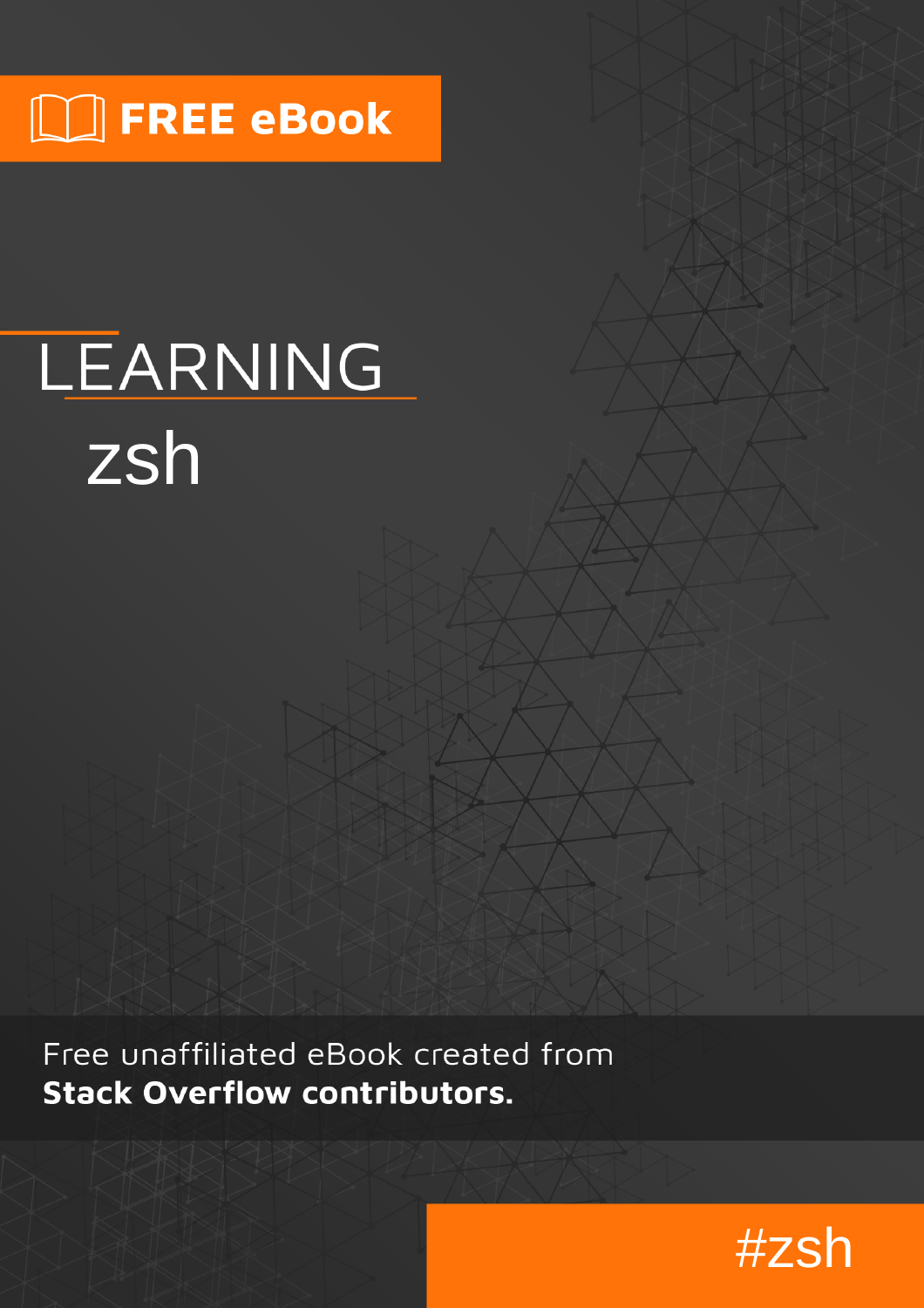### **Table of Contents**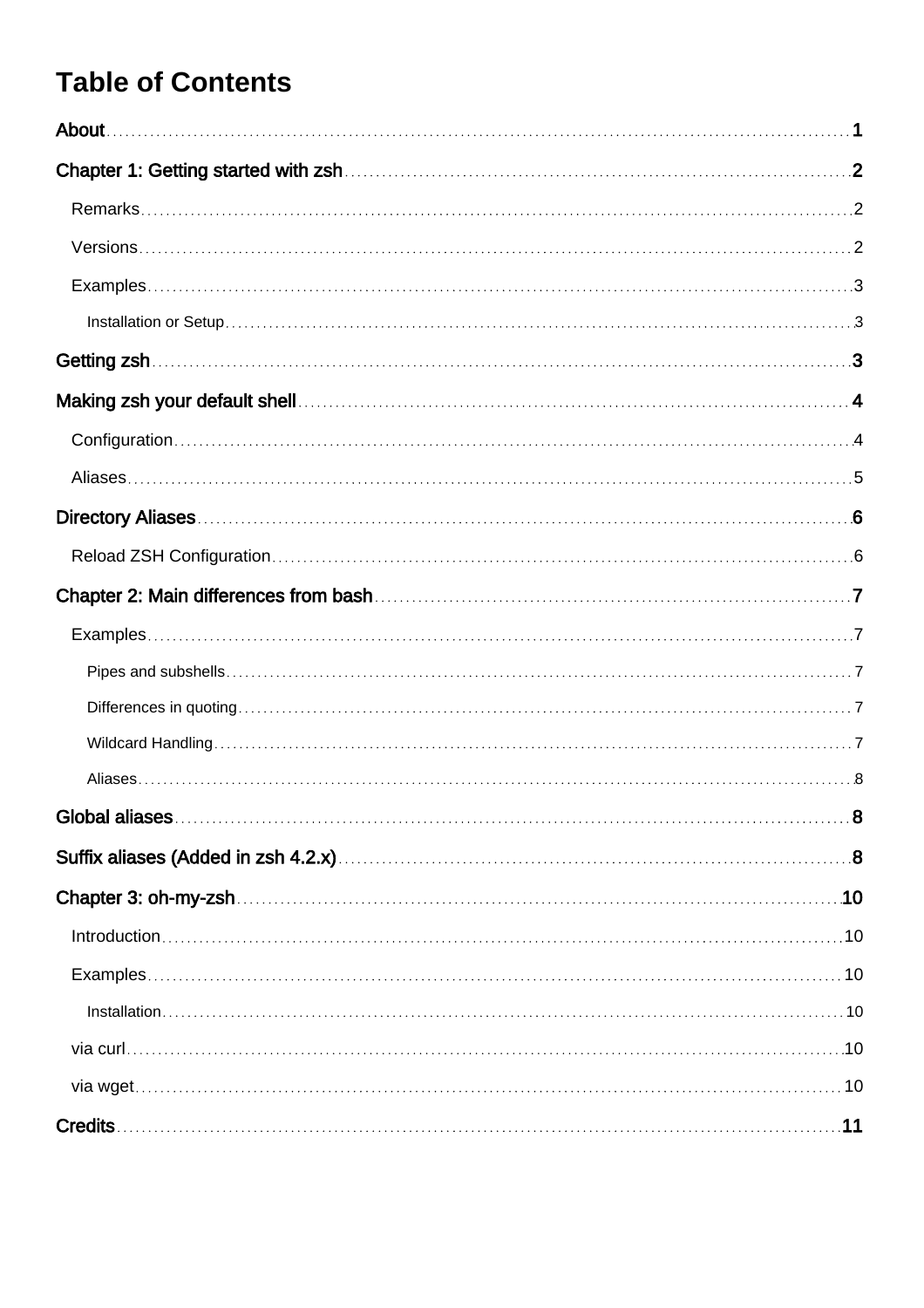<span id="page-2-0"></span>

You can share this PDF with anyone you feel could benefit from it, downloaded the latest version from: [zsh](http://riptutorial.com/ebook/zsh)

It is an unofficial and free zsh ebook created for educational purposes. All the content is extracted from [Stack Overflow Documentation](https://archive.org/details/documentation-dump.7z), which is written by many hardworking individuals at Stack Overflow. It is neither affiliated with Stack Overflow nor official zsh.

The content is released under Creative Commons BY-SA, and the list of contributors to each chapter are provided in the credits section at the end of this book. Images may be copyright of their respective owners unless otherwise specified. All trademarks and registered trademarks are the property of their respective company owners.

Use the content presented in this book at your own risk; it is not guaranteed to be correct nor accurate, please send your feedback and corrections to [info@zzzprojects.com](mailto:info@zzzprojects.com)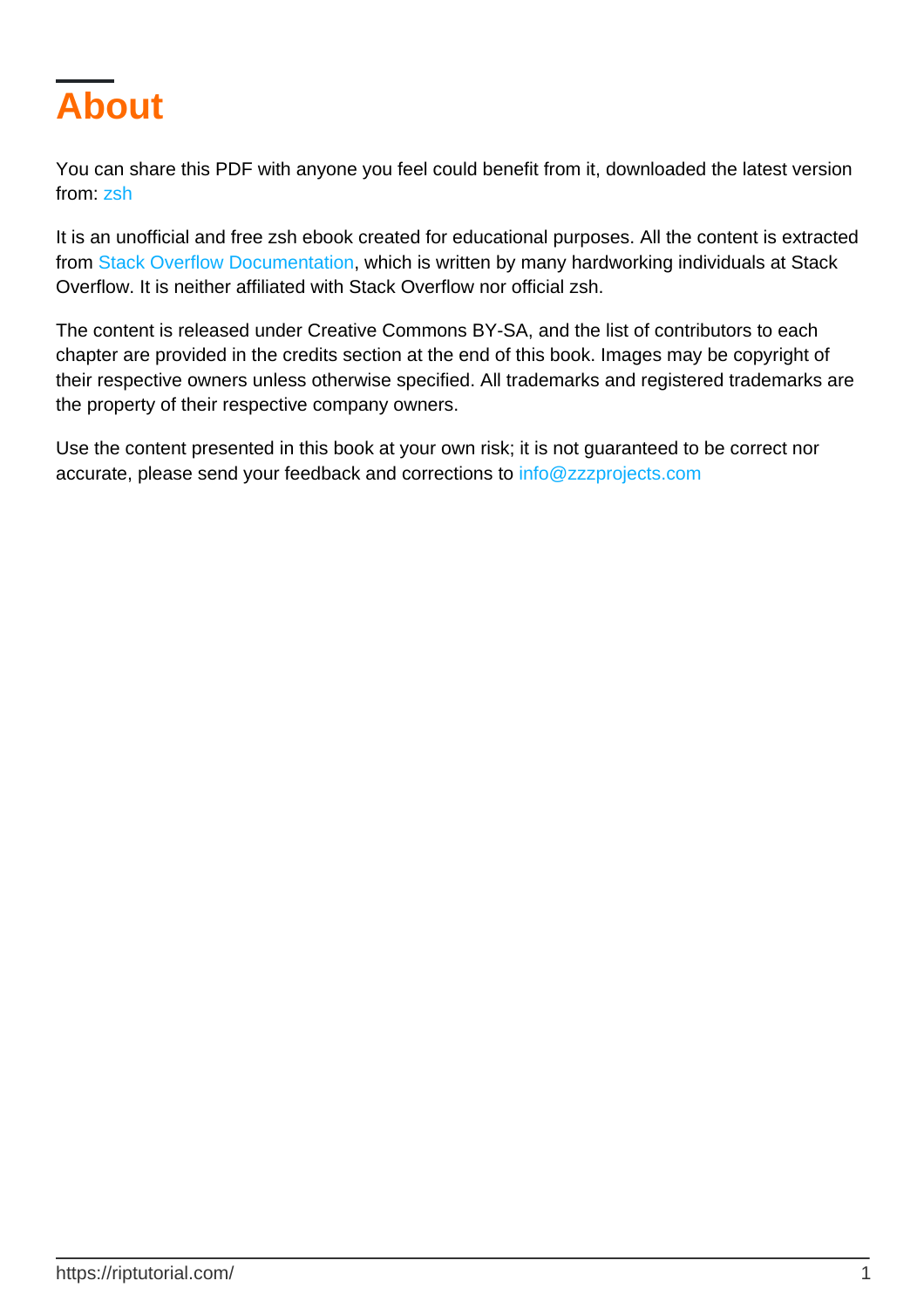# <span id="page-3-0"></span>**Chapter 1: Getting started with zsh**

### <span id="page-3-1"></span>**Remarks**

zsh is a POSIX-compatible shell, and a popular alternative to the Bourne shell (sh) and bash.

Its key feature is a focus on a high level of customization by the user, which has led to an active community of developers creating extensions for zsh, including custom, more informative prompt status lines, often integrating with system services.

Many configurations with large sets of sensible defaults and useful extensions exist online, including the popular [oh-my-zsh](http://ohmyz.sh/) and [prezto](https://github.com/sorin-ionescu/prezto).

### <span id="page-3-2"></span>**Versions**

| <b>Version</b> | <b>Release Date</b> |  |
|----------------|---------------------|--|
| 5.3.1          | 2016-12-21          |  |
| 5.3            | 2016-12-12          |  |
| 5.2            | 2015-12-02          |  |
| 5.1.1          | 2015-09-11          |  |
| 5.1            | 2015-08-30          |  |
| 5.0.8          | 2015-05-31          |  |
| 5.0.0          | 2012-07-24          |  |
| 4.3.17 (beta)  | 2012-02-23          |  |
| 4.2.7          | 2007-12-18          |  |
| 4.3.1 (beta)   | 2006-02-28          |  |
| 4.2.0          | 2004-03-19          |  |
| 4.0.9          | 2003-12-19          |  |
| 4.1.1 (beta)   | 2003-06-19          |  |
| 4.0.1          | 2001-06-01          |  |
| 3.1.9          | 2000-06-05          |  |
| 3.0.8          | 2000-05-16          |  |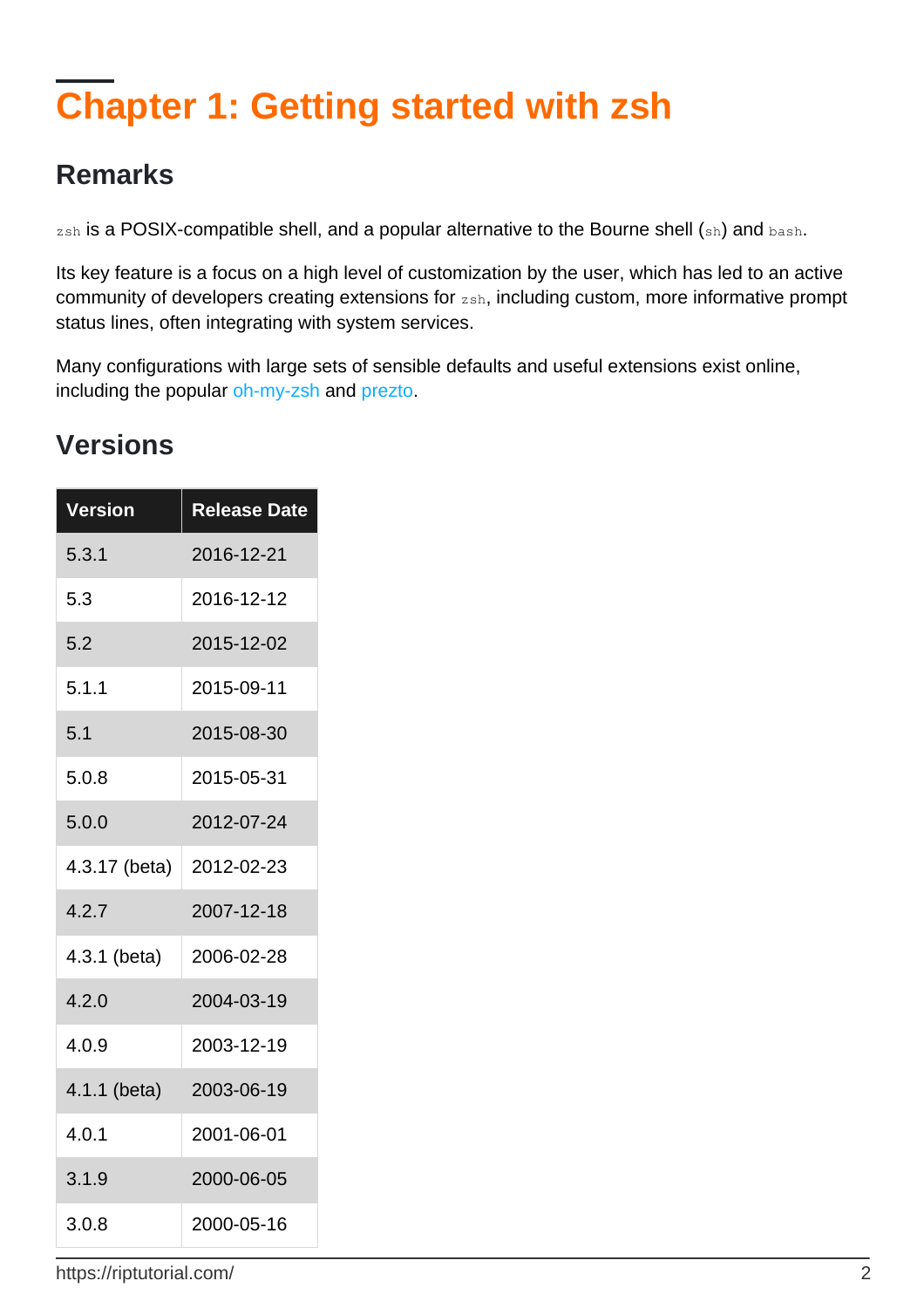| <b>Version</b> | <b>Release Date</b> |
|----------------|---------------------|
| 3.1.6 (beta)   | 1999-08-01          |
| 3.0.0          | 1996-08-15          |
| 2.6-beta21     | 1996-06-19          |
| $2.6$ -beta1   | 1994-10-16          |
| 2.5.0          | 1994-07-14          |
| 2.3.1          | 1993-02-20          |
| 2.2            | 1992-05-13          |
| 2.1            | 1991-10-24          |
| 2.0            | 1991-04-24          |
| 1.0            | 1990-12-15          |

### <span id="page-4-0"></span>**Examples**

<span id="page-4-1"></span>**Installation or Setup**

# <span id="page-4-2"></span>**Getting zsh**

zsh is available on many UNIX-like platforms via their built-in package management systems. On the Debian and Ubuntu Linux distributions, zsh is available in the default package repositories and can be installed using:

```
$ sudo apt-get install zsh
# or, on newer Ubuntu distributions
$ sudo apt install zsh
```
On RPM-based distributions, zsh is also often available in the default package archives and can be installed using:

\$ yum install zsh

On Fedora 22 and later:

\$ dnf install zsh

On BSD systems, zsh can be installed using pkg: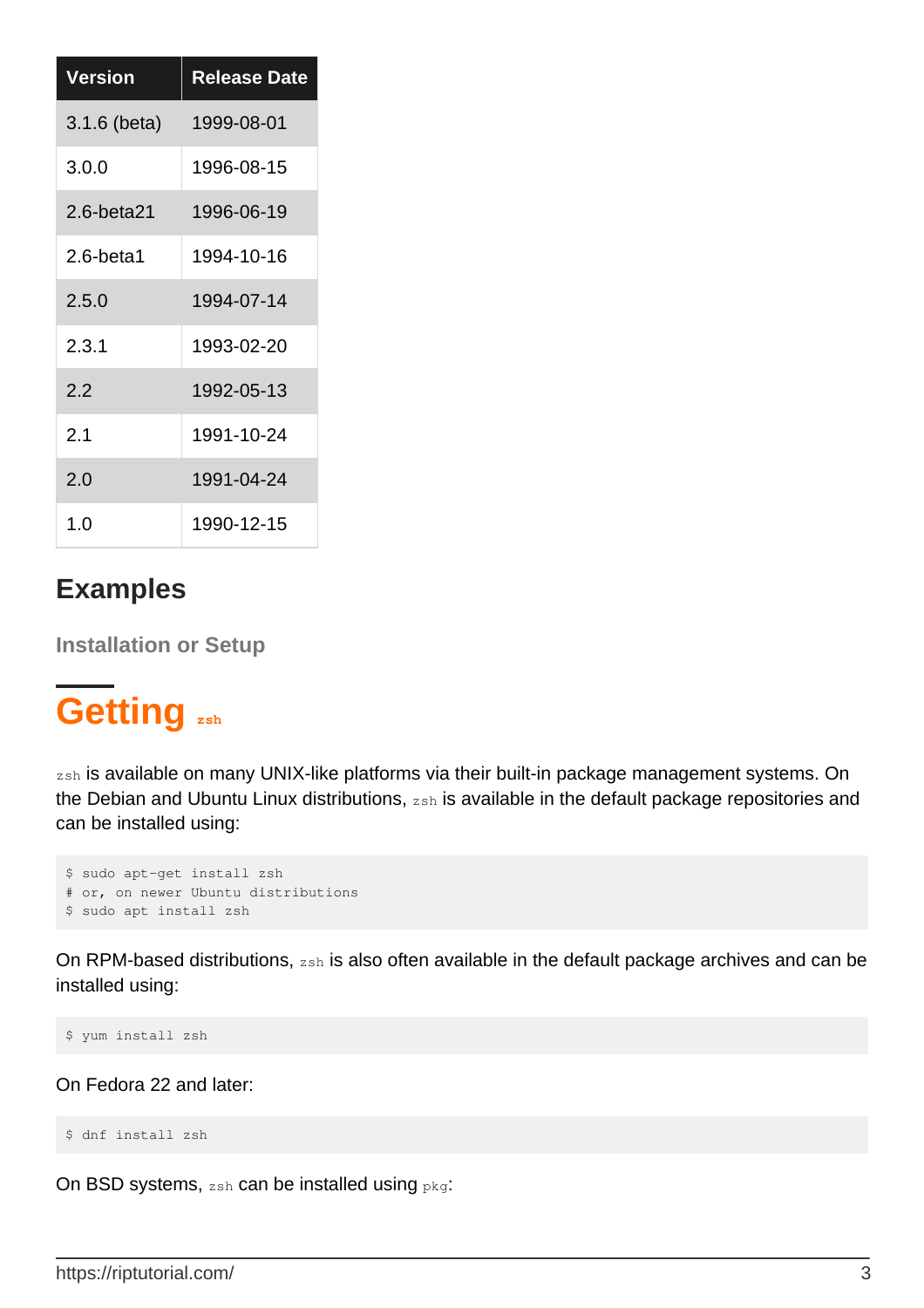\$ pkg install zsh

On OpenBSD, zsh can be installed using pkg\_add:

\$ pkg\_add zsh

On Arch Linux, zsh can be installed using pacman:

```
$ pacman -S zsh
```
On openSUSE, zsh can be installed using zypper:

```
$ zypper install zsh
```
On systems running macOS (OS X) zsh is already installed by default, although not set as default shell. You can also install newer versions via Homebrew:

\$ brew install zsh

Alternatively, zsh's source code can be obtained from the [official website.](http://zsh.sourceforge.net/)

<span id="page-5-0"></span>From there, the shell can be started by typing  $zsh$  at the prompt.

# **Making zsh your default shell**

On most Linux and BSD systems, zsh may be set as the default shell for a user using the chsh command:

\$ chsh -s shell [username]

**Where** 

- username is a real username (defaults to the current user if left out)
- $\bullet$  shell is the path to the zsh binary. The path should be listed in the /etc/shells file, which contains a list of allowed shells for use with chsh. Should zsh not be listed there - for example because you compiled and installed it from source - you will need to add a line with the absolute path to  $zsh$  first. You can get this path with  $which zsh$  (provided it is installed in a directory listed in PATH)

In order to see the changes log out once and log in. Open the terminal emulator and use

`echo \$SHELL`

<span id="page-5-1"></span>If it displays /bin/zsh then you have successfully changed the default shell to zsh.

#### **Configuration**

https://riptutorial.com/ 4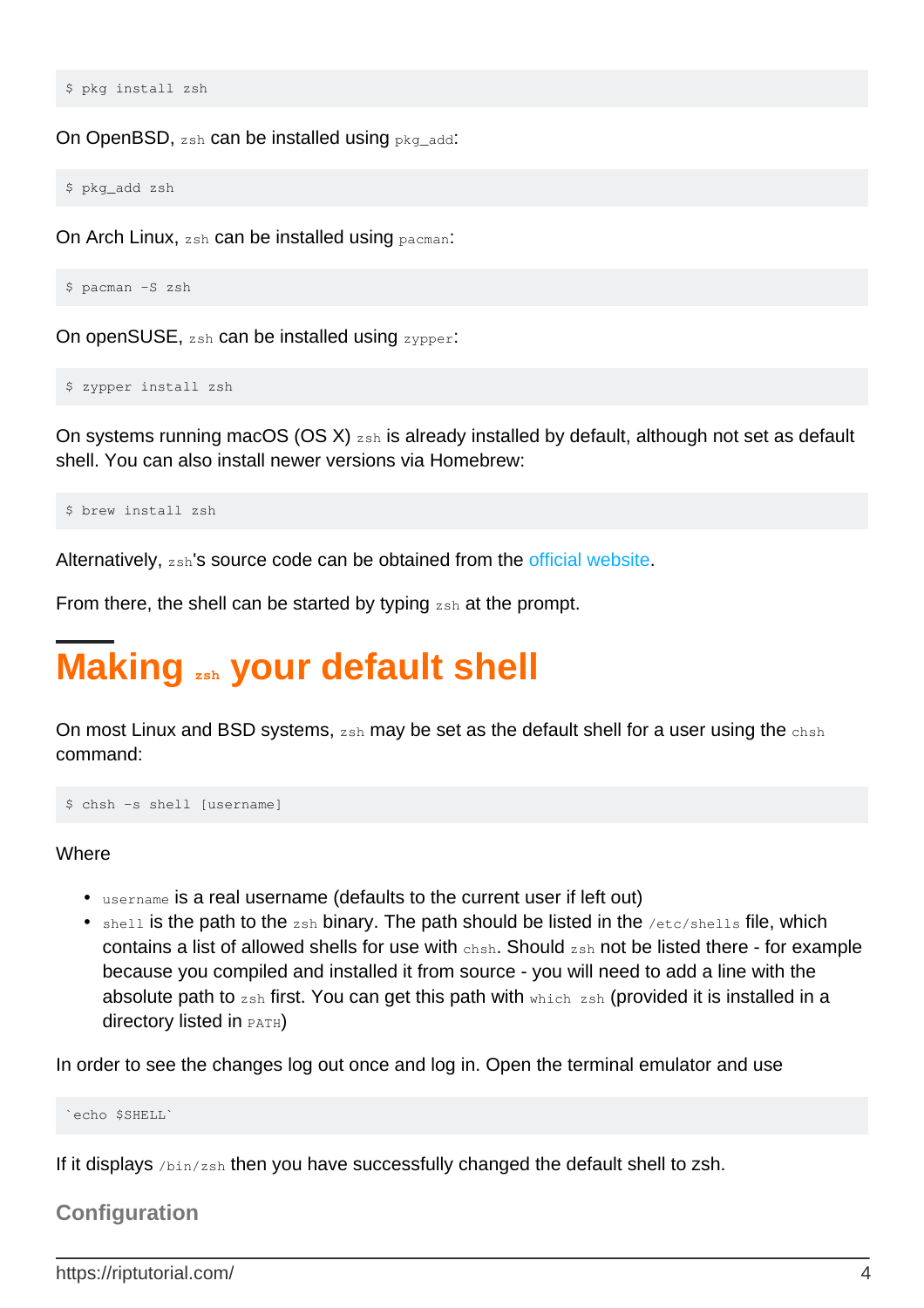When starting Zsh, it'll source the following files in this order by default:

- 1. /etc/zsh/zshenv Used for setting system-wide environment variables; it should not contain commands that produce output or assume the shell is attached to a tty. This file will always be sourced, this cannot be overridden.
- 2. \$ZDOTDIR/.zshenv Used for setting user's environment variables; it should not contain commands that produce output or assume the shell is attached to a tty. This file will always be sourced.
- 3.  $/etc/zsh/zprofile$  Used for executing commands at start, will be sourced when starting as a login shell.

Note that on Arch Linux, by default it contains one line which source the /etc/profile.

/etc/profile This file should be sourced by all Bourne-compatible shells upon login: it sets up **\$PATH** and other environment variables and application-specific (/etc/profile.d/\*.sh) settings upon login.

- 4. \$ZDOTDIR/.zprofile Used for executing user's commands at start, will be sourced when starting as a login shell.
- 5. /etc/zsh/zshrc Used for setting interactive shell configuration and executing commands, will be sourced when starting as a interactive shell.
- 6. \$ZDOTDIR/.zshrc Used for setting user's interactive shell configuration and executing commands, will be sourced when starting as a interactive shell.
- 7. /etc/zsh/zlogin Used for executing commands at ending of initial progress, will be sourced when starting as a login shell.
- 8. SZDOTDIR/.zlogin Used for executing user's commands at ending of initial progress, will be sourced when starting as a login shell.
- 9. \$ZDOTDIR/.zlogout Will be sourced when a login shell exits.
- 10. /etc/zsh/zlogout Will be sourced when a login shell exits.

If \$ZDOTDIR is not set, \$HOME is used instead.

For general personal use, it is typical to edit the user's . zshrc file for personal preferences

#### <span id="page-6-0"></span>**Aliases**

To alias a command in you  $\sim/$ . zshrc file, you can use the following syntax:

alias [alias-name]="[command-to-execute]"

For example, it is common to execute the command  $1s - a$ . You can alias this command as  $1a$  as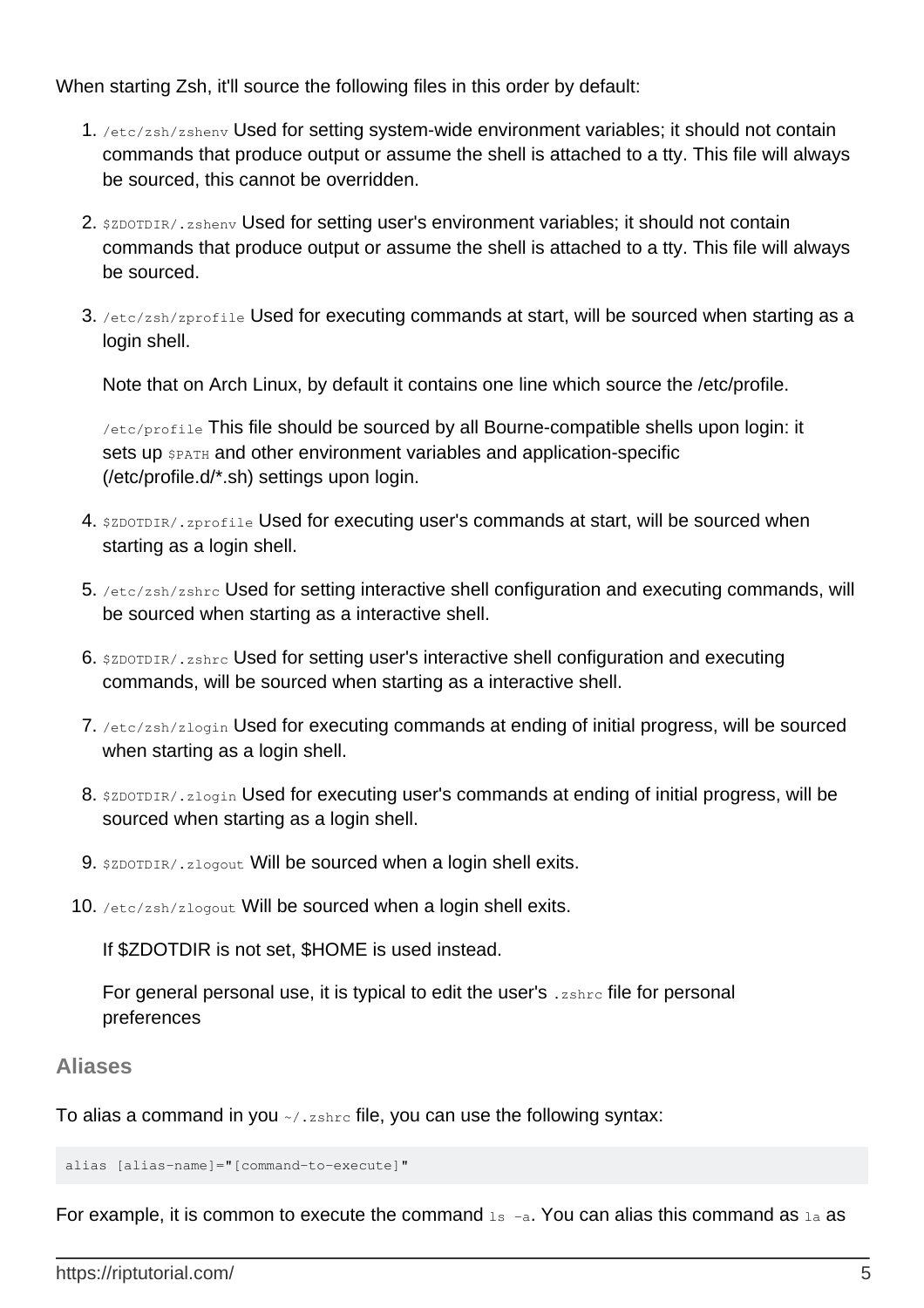such:

alias la="ls -a"

<span id="page-7-0"></span>After reloading the  $\sim/$ . zshrc file, you will be able to type  $1a$  and  $1s$  -a will be executed.

# **Directory Aliases**

It is common to have certain folders that you  $cd$  into often. If this is the case, you can create aliasses to those directories to make  $_{\text{c}\text{diag}}$  to them easier. For example, the following will alias the Dropbox folder:

alias db="cd ~/Dropbox"

<span id="page-7-1"></span>allowing you to enter  $d\mathbf{b}$  and change directories to  $\sim$ /Dropbox.

**Reload ZSH Configuration**

zsh loads configuration from the  $\frac{2}{3}$  zshre file on startup. If you make changes to that file, you can either restart zsh or run the following command to reload the configuration.

. ~/.zshrc

You can alias this useful command in your  $\sqrt{2}$ , zshrc like this:

```
alias reload=". ~/.zshrc"
```
Read Getting started with zsh online:<https://riptutorial.com/zsh/topic/4570/getting-started-with-zsh>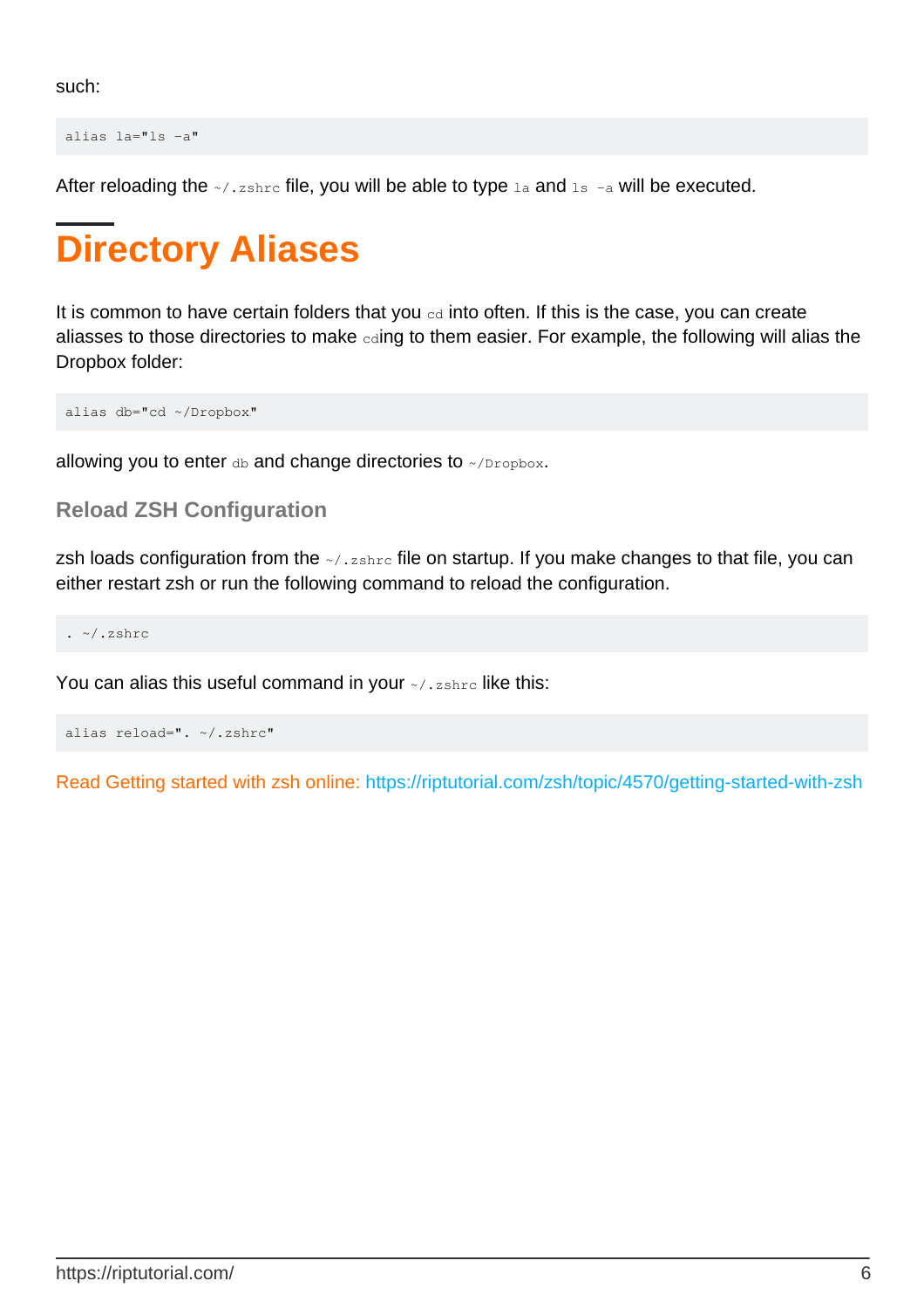# <span id="page-8-0"></span>**Chapter 2: Main differences from bash**

### <span id="page-8-1"></span>**Examples**

<span id="page-8-2"></span>**Pipes and subshells**

In bash, every command in a pipeline is executed in a subshell. In zsh, the last command in a pipeline is executed in current shell. For example, the following code

```
var="before"
echo "after" | read var
echo $var
```
<span id="page-8-3"></span>will print before in bash, but after in zsh.

#### **Differences in quoting**

In bash, you have to quote arguments in order to preserve white space:

```
# bash
function print_first_argument {
    echo "$1"
}
argument="has white space"
print_first_argument "$argument"
```
In Zsh, you don't need the quotes, because of different evaluation order:

```
# zsh
function print_first_argument {
    echo $1
}
argument="has white space"
print_first_argument $argument
```
#### <span id="page-8-4"></span>**Wildcard Handling**

When nothing matches a wildcard such as  $*$  in bash, it gets passed on as a literal  $*$  to the command, as if you had typed \\*. However, zsh throws an error.

#### Bash:

```
duncan@K7DXS-Laptop-Arch:~/test$ echo *.txt
*.txt
duncan@K7DXS-Laptop-Arch:~/test$ touch abc.txt
```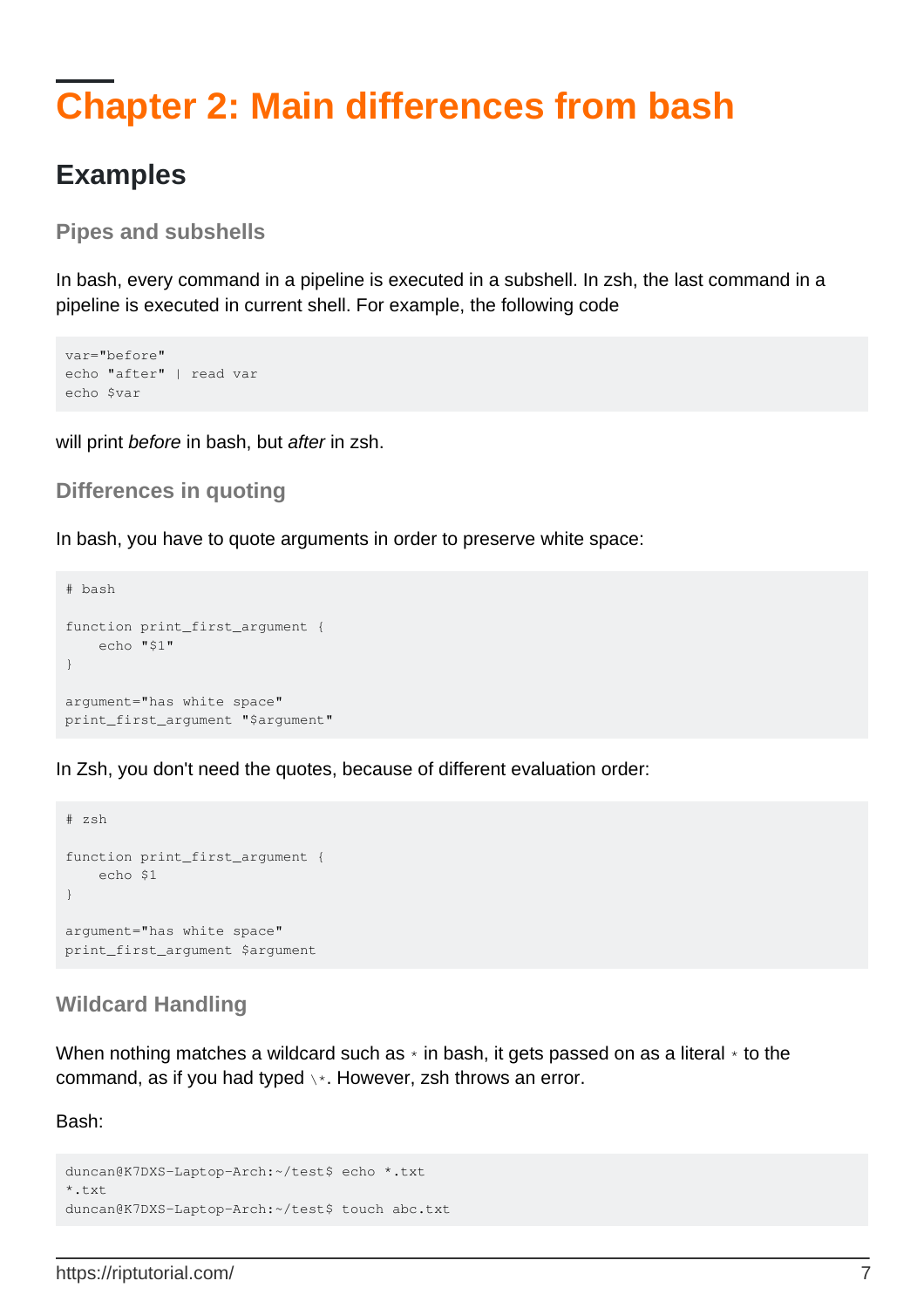```
duncan@K7DXS-Laptop-Arch:~/test$ echo *.txt
abc.txt
duncan@K7DXS-Laptop-Arch:~/test$
```
#### Zsh:

```
K7DXS-Laptop-Arch% echo *.txt
abc.txt
K7DXS-Laptop-Arch% rm abc.txt
K7DXS-Laptop-Arch% echo *.txt
zsh: no matches found: *.txt
K7DXS-Laptop-Arch%
```
This is most noticeable in programs that use a literal  $\star$ , such as find:

```
duncan@K7DXS-Laptop-Arch:~/test$ ls -R
.:
abc
./abc:
123.txt
```
#### Bash:

```
duncan@K7DXS-Laptop-Arch:~/test$ find -name *.txt
./abc/123.txt
duncan@K7DXS-Laptop-Arch:~/test$
```
#### Zsh:

```
K7DXS-Laptop-Arch% find -name *.txt
zsh: no matches found: *.txt
K7DXS-Laptop-Arch% find -name \*.txt
./abc/123.txt
K7DXS-Laptop-Arch% find -name '*.txt' # Notice single rather than double quotes
./abc/123.txt
K7DXS-Laptop-Arch%
```
<span id="page-9-0"></span>**Aliases**

# <span id="page-9-1"></span>**Global aliases**

In bash, aliases can only be placed at the beginning of of a command, but zsh supports aliases anywhere. If you place the following line in your \$ZDOTDIR/.zshrc

alias -g G=' | grep -i'

You can then run

```
cat haystack.txt G "needle"
```
https://riptutorial.com/ 8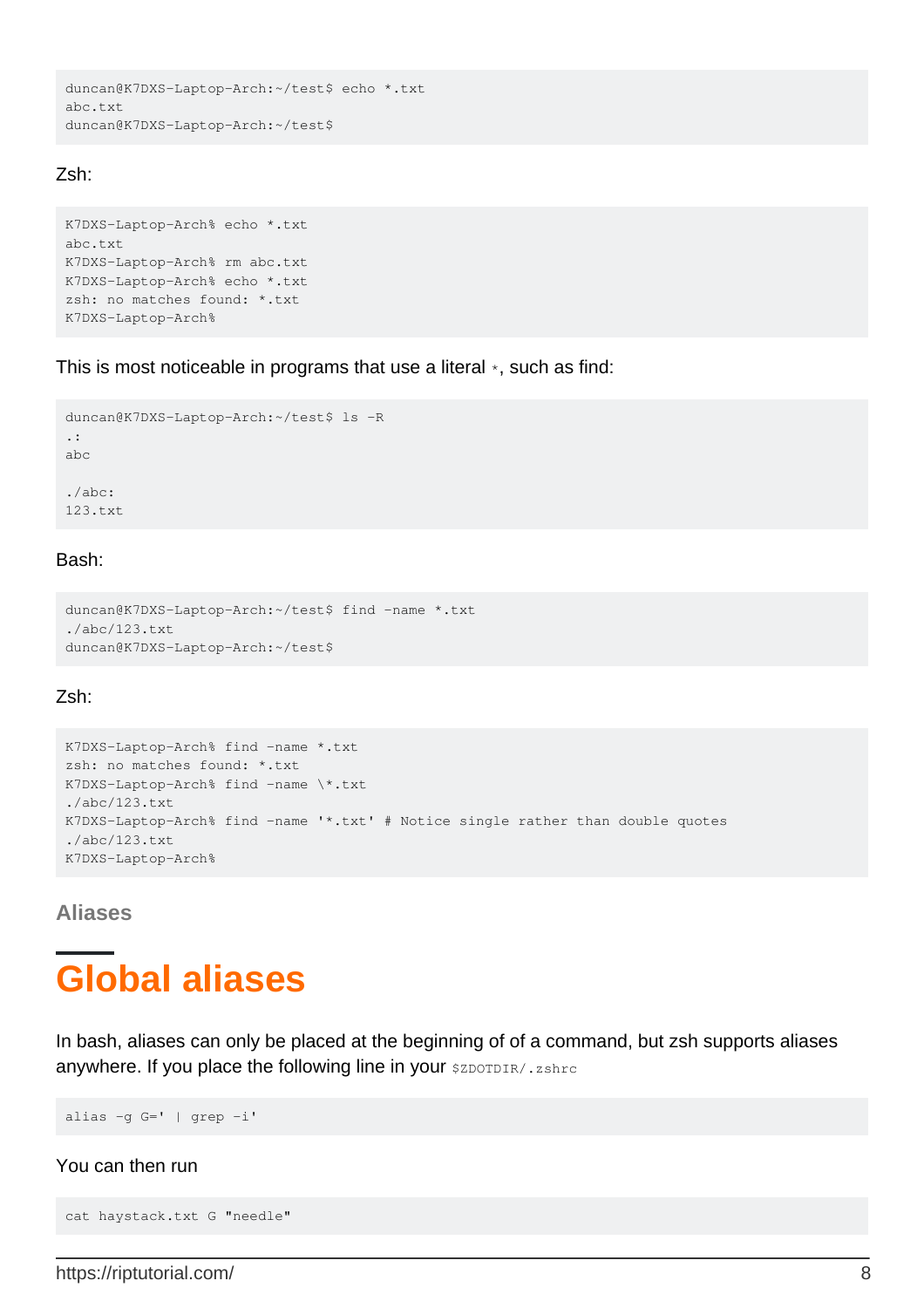# **Suffix aliases (Added in zsh 4.2.x)**

Suffix aliases allow you to tell zsh to open files with specify a program to open files with certain extensions. Examples:

```
alias -s c="emacs"
alias -s php="vim"
alias -s java="$EDITOR"
```
Now in your shell, if you have a php file,  $_{\text{file.php}}$ , and you run the command

file.php

It will automatically open file.php in vim.

Read Main differences from bash online: [https://riptutorial.com/zsh/topic/5599/main-differences](https://riptutorial.com/zsh/topic/5599/main-differences-from-bash)[from-bash](https://riptutorial.com/zsh/topic/5599/main-differences-from-bash)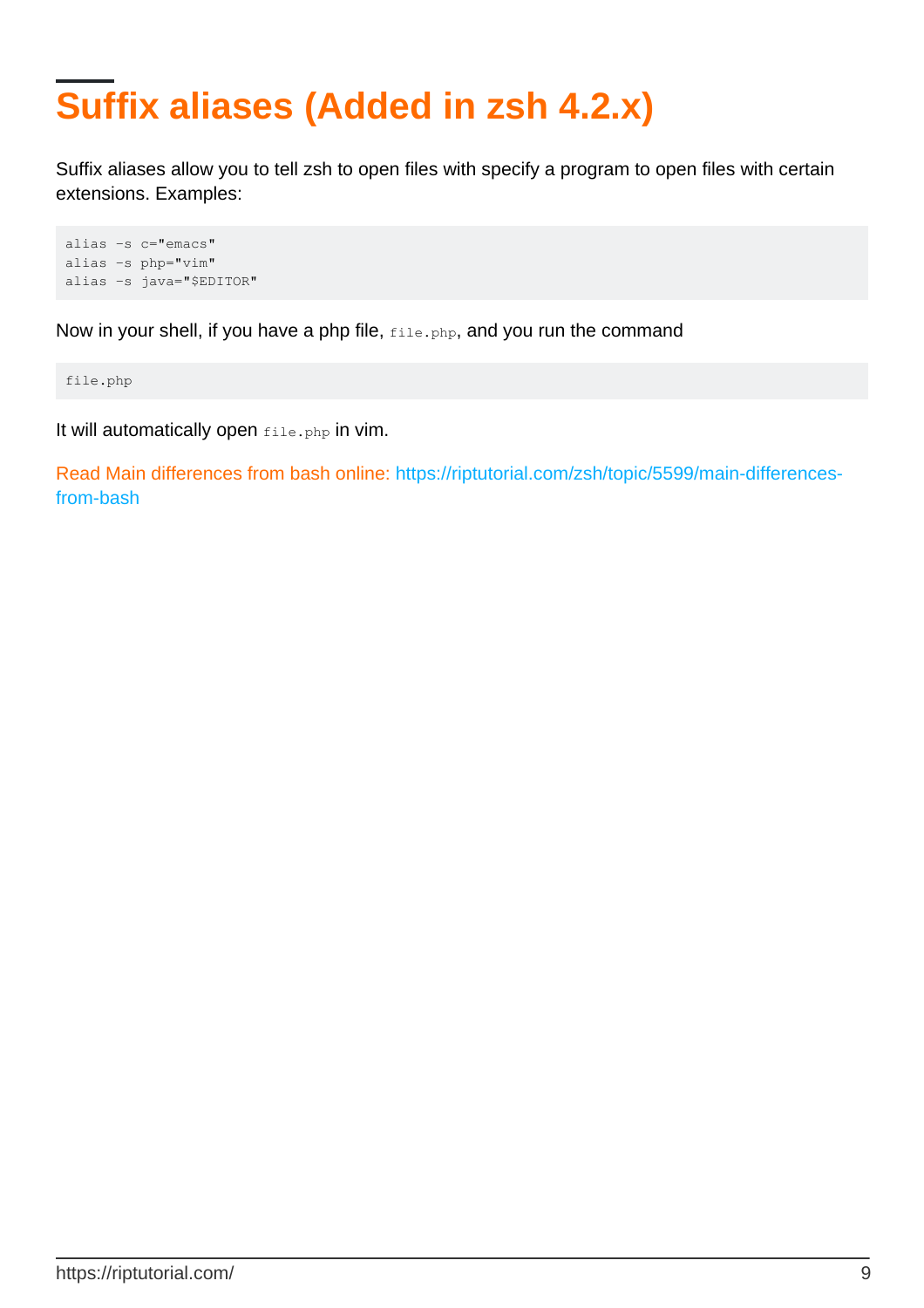# <span id="page-11-0"></span>**Chapter 3: oh-my-zsh**

### <span id="page-11-1"></span>**Introduction**

[Oh-my-zsh](http://ohmyz.sh/) is one of [many configuration frameworks](https://github.com/unixorn/awesome-zsh-plugins) for interactive use of zsh (it is not relevant for writing zsh scripts). It can be useful if you'd like to start with an experienced user's configuration.

### <span id="page-11-2"></span>**Examples**

#### <span id="page-11-3"></span>**Installation**

Oh-my-zsh is a community-driven framework for managing your zsh configuration. It contains many plugins, which extend functionality, themes, which manage the appearance of the shell and the prompt, and helpful functions that will make your terminal much more powerful and customizable. You can create your own plugins and themes if you find there's something missing.

<span id="page-11-4"></span>You can only install oh-my-zsh after you have installed zsh. To do so, run the following command:

### **via curl**

\$ sh -c "\$(curl -fsSL https://raw.github.com/robbyrussell/oh-my-zsh/master/tools/install.sh)"

### <span id="page-11-5"></span>**via wget**

\$ sh -c "\$(wget https://raw.github.com/robbyrussell/oh-my-zsh/master/tools/install.sh -O -)"

Once that's done, zsh will be your default shell (it will ask for your password to do this). Feel free to edit your  $\sim/$ . zshrc configuration to setup plugins and themes. Remember to run  $\frac{1}{2}$  source ~/.zshrc for changes to take effect, or log out and log back in.

Read oh-my-zsh online:<https://riptutorial.com/zsh/topic/5121/oh-my-zsh>